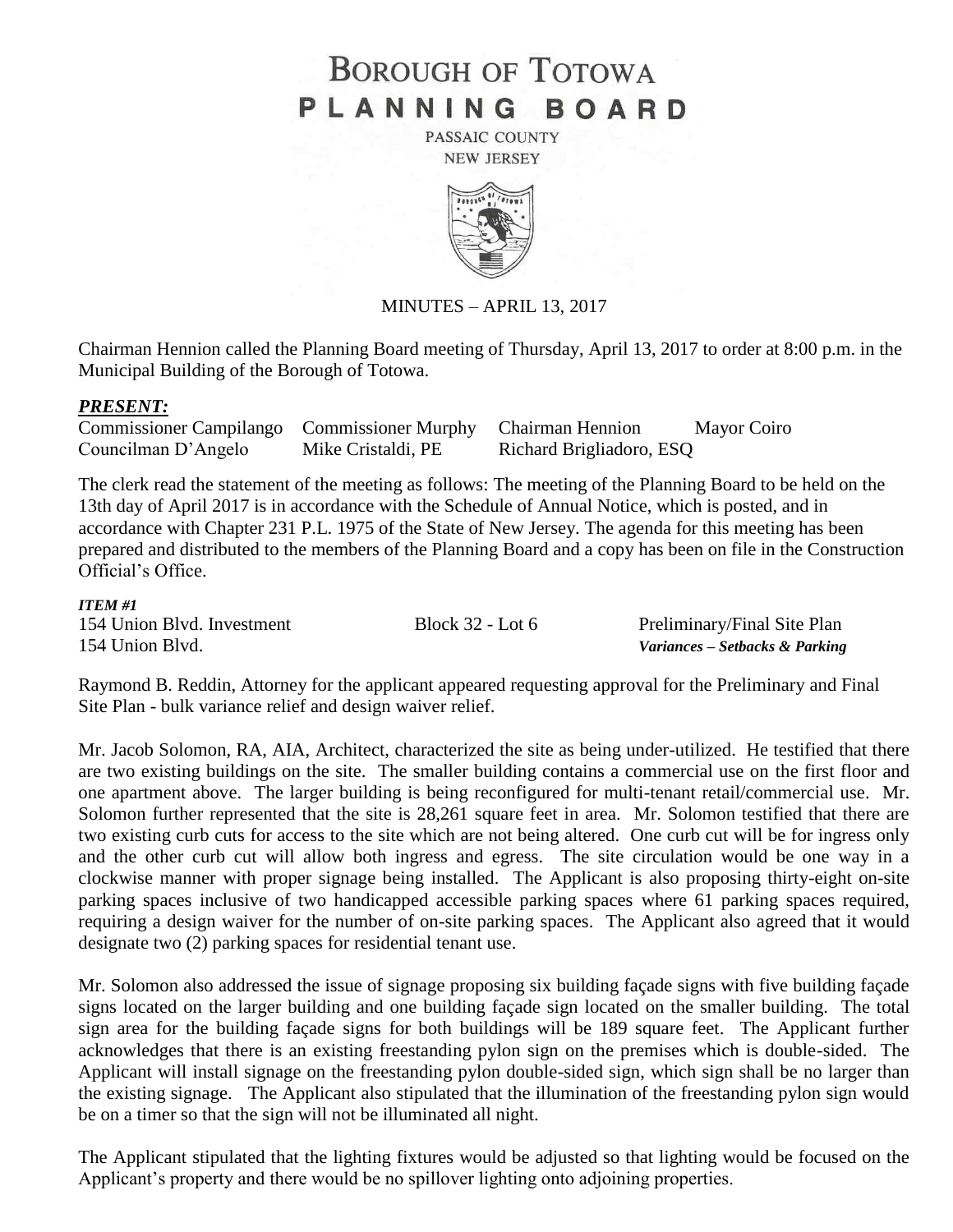### PLANNING BOARD MEETING APRIL 13, 2017 MINUTES CONTINUED PAGE 2

The Applicant will provide a solid vinyl fence 4 feet in height along the rear lot line, but the fence would be increased in height to 6 feet to shield and enclose the dumpster area. The dumpster will be located adjacent to the existing two-story mixed use building and along the rear and side lot line adjacent to that building.

Mr. Solomon reviewed the "c" or bulk variances required in connection with this application. First, the Applicant requires "c" or bulk variance relief for lot coverage due to the covered walkway where 25% is permitted and 37.4% is proposed. Secondly, there are pre-existing non-conformities in regard to the rear yard setback where 15 feet is required and 12.4 feet exists, as well as in regard to maximum building coverage where 25% is allowed and 31.6% exists. The Applicant also requires a design waiver for the number of building façade signs where the Ordinance allows one sign per building totaling 15 square feet and the Applicant is proposing five signs on the larger building. Mr. Solomon testified in regard to the design waiver relief for the sign area and for the number of signs by indicating that the number of signs as well as the existing freestanding pylon sign is necessary to facilitate safe access to the site and to more easily identify the site entrances for the public. The Applicant further stipulated there will be no garbage pickup before 8 a.m.

A motion was offered by Commissioner Campilango and seconded by Commissioner Murphy to open the public portion of the meeting.

Five agreed to a roll call vote… 5-0

Peter Schroeter, 15 Elizabeth Place, Totowa, New Jersey. Mr. Schroeter had questions regarding stormwater management and drainage on the lot. He resides behind this lot and his concern was whether or not drainage from this site would drain onto his property. The Applicant represented that the site would be pitched towards Union Boulevard and the site would drain away from Mr. Schroeter's property.

A motion was offered by Commissioner Campilango and seconded by Commissioner Murphy to close the public portion of the meeting.

Five agreed to a roll call vote… 5-0

A motion was offered by Commissioner Campilango and seconded by Commissioner Murphy to approve the Preliminary/Final Site Plan as presented. This approval is subject to and contingent upon the following conditions and will be memorialized in a Resolution at a future date:

- 1. Ancillary "c" or bulk variance relief is granted in regard to lot coverage, rear yard setback and maximum building coverage.
- 2. Design waiver relief is granted in regard to the number of signs, sign area and number of on-site parking spaces.
- 3. The Applicant will install six building façade signs as per the sign plan submitted. The total sign area for the building façade signs for both buildings shall not exceed 189 square feet in sign area. The Applicant shall be permitted to install signage on the freestanding pylon double-sided sign, which sign shall be no larger than the existing signage. The freestanding pylon sign shall be on a timer and the sign shall not be illuminated between the hours of 11:00 p.m. and 6:00 a.m.
- 4. The Applicant agrees to designate two parking spaces for the residential tenants.
- 5. The Applicant installing a 4 foot solid vinyl fence along the rear property line which shall be increased in height to 6 feet in order to enclose the garbage dumpster area.
- 6. The applicant stipulates there will be no spillover lighting onto adjoining properties.
- 7. Awnings shall have no writing located on them.
- 8. The site circulation shall be in a clockwise manner with proper signage installed.
- 9. The parking area shall be graded away from the neighboring residential properties to prevent stormwater runoff from flowing onto the neighboring properties.
- 10. The Applicant shall obtain Passaic County Planning Board approval, if required.

Five agreed to a roll call vote… 5-0